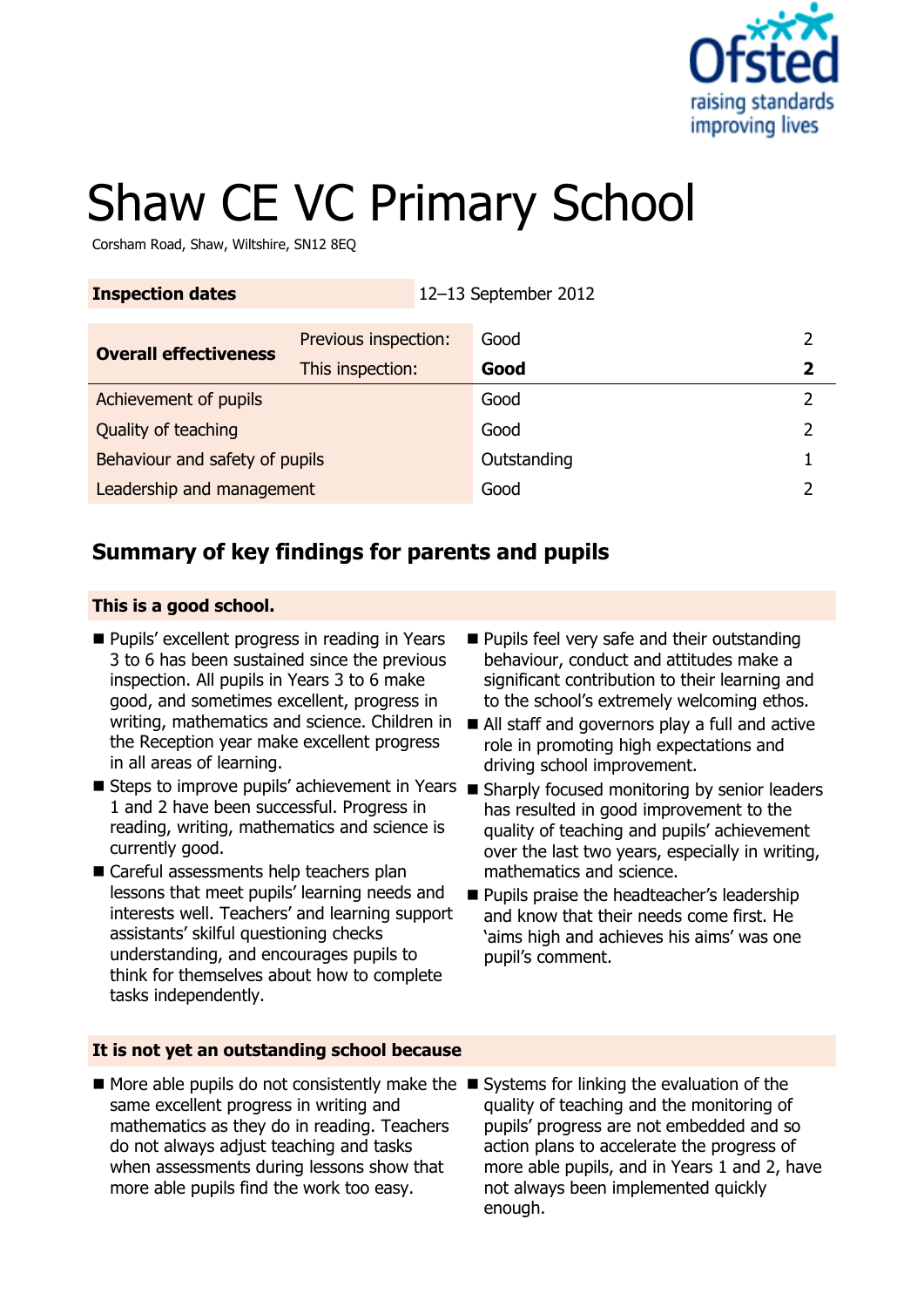## **Information about this inspection**

- **Inspectors observed 13 lessons, of which three were joint observations with the headteacher.** In addition, inspectors made a number of other short visits to lessons.
- Inspectors held meetings with small groups of pupils, teaching and subject leadership teams and representatives of the governing body, including foundation, community and parent governors, the vice chair, and the present and past chairs of governors.
- Inspectors talked to parents informally and took into account the school's analysis of its own parental survey and 34 responses to the on-line questionnaire (Parent View) in conducting and reaching its judgements.
- Inspectors observed the school's work and looked at pupils' work and a number of documents, including the school's own data on pupils' current and past progress, documents relating to attendance, behaviour and safeguarding, and monitoring and school improvement planning.

### **Inspection team**

Georgina Beasley, Lead inspector **Additional inspector** 

Christopher Grove Additional inspector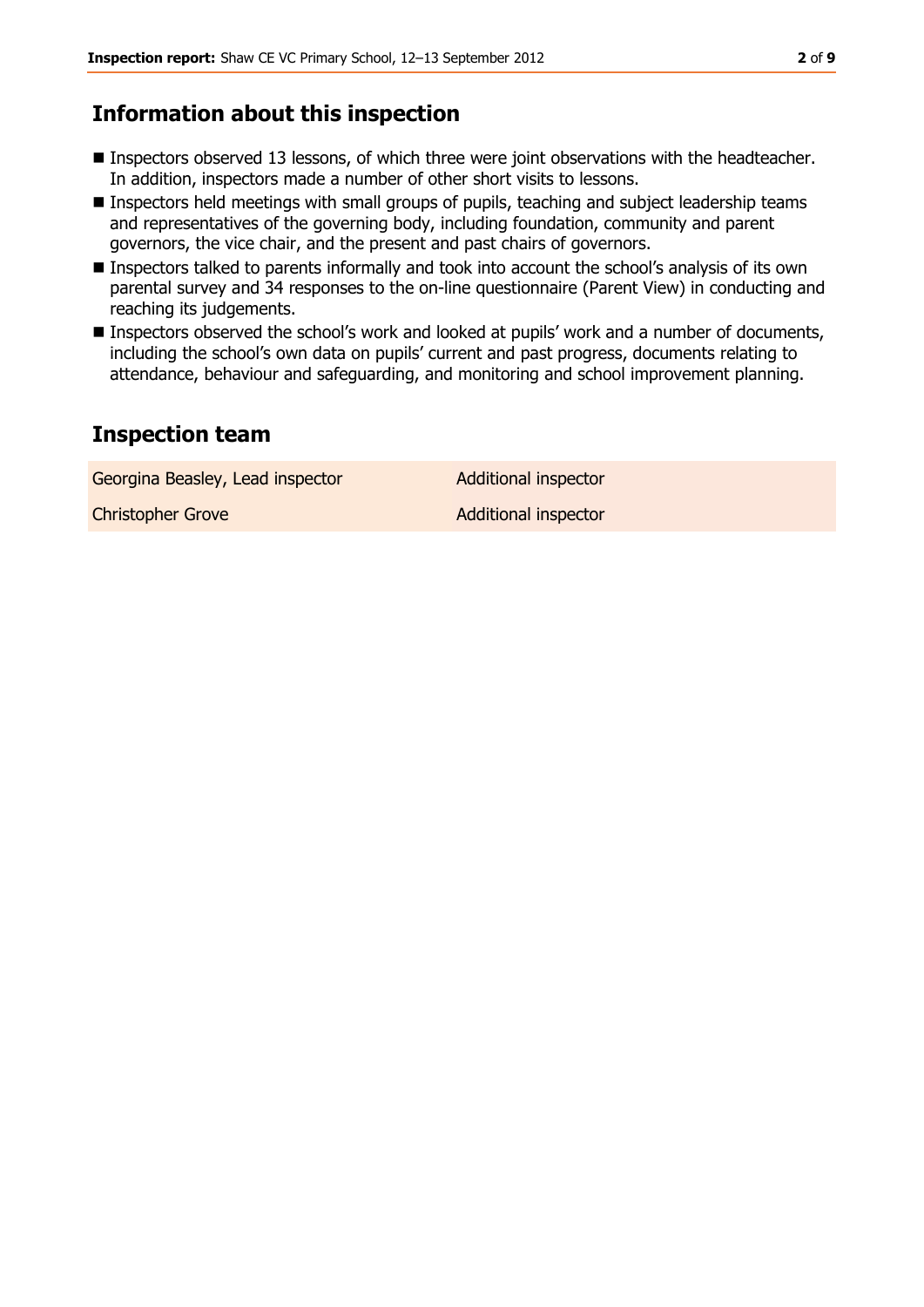## **Full report**

## **Information about this school**

- Shaw CE VC Primary is an average-sized primary school.
- The proportion of pupils supported through school action is below average, as is the proportion supported through school action plus or those pupils with a statement of special educational needs. The main areas for extra support are related to speech and language, specific learning, and behaviour, emotional and social difficulties.
- $\blacksquare$  The proportion of pupils known to be eligible for the pupil premium is well below average.
- Nearly all pupils are from White British backgrounds and speak English.
- There is a breakfast and after-school club that is managed by the school's governing body and therefore was part of this inspection.
- The school meets the government current floor standards, which is the minimum expected for pupils' attainment and progress.

## **What does the school need to do to improve further?**

- $\blacksquare$  Increase the proportion of outstanding teaching by:
	- developing consistency in teachers' use of assessment during lessons to adjust teaching and tasks when found to be too easy for the more able pupils
	- embedding the use of marking ladders to support the achievement of more able pupils in writing and the use of practical problem solving and investigative tasks to sustain the strong improvement in mathematics.
- Align systems for evaluating the quality of teaching with the monitoring of pupils' progress and implement subsequent action plans more quickly.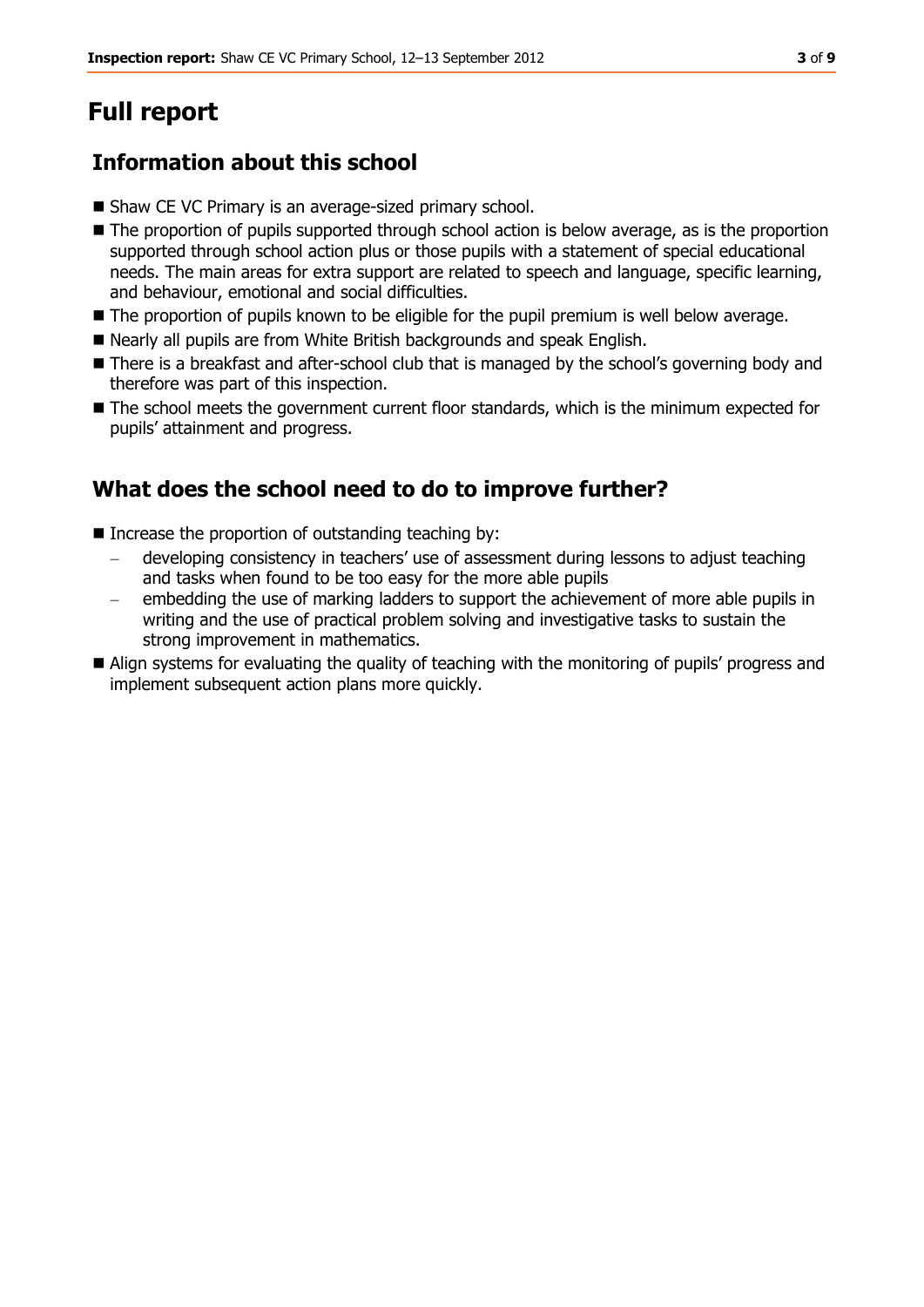## **Inspection judgements**

#### **The achievement of pupils is good**

- Children settle extremely quickly into the Reception class and make excellent progress from their age-related starting points. For the last two years, nearly all have reached expected levels in all areas of their learning. A good number exceed expected levels by the end of Reception. By the time they start Year 1, children are confident and inquisitive learners who persevere to complete tasks independently.
- Good improvement in progress for pupils in Years 1 and 2 over the last year has resulted in rising attainment in reading, writing and mathematics. The school's progress data and pupils' work show similar good progress in science. Accurate assessments of pupils' learning have raised teachers' expectations and resulted in the planning of more challenging tasks for all groups of pupils. As a result, last year more pupils exceeded the expected levels than previously to reach above average levels.
- Secure knowledge of letter names and the sounds they make help pupils in Years 1 and 2 to work out new words and understand the content they are reading. As a result, they are confident readers. Excellent progress in reading in Years 3 to 6 has maintained high attainment in English at the end of Year 6 since the previous inspection. A small number of pupils who reach above expected levels in reading do not do so in writing.
- Strong improvement in mathematics in Years 3 to 6 resulted in above average attainment last year. Pupils are on track to reach similar levels this year. Pupils have a good understanding of numbers and use what they already know to help them calculate quickly and solve problems independently. Pupils make good progress in science.
- **Pupils who are disabled or have special educational needs make good progress. Some make** excellent progress to catch up and achieve the same expected levels as all pupils nationally.
- **Pupils talk about their learning articulately because focused feedback helps them to** understand for themselves how to improve. Most make the necessary improvements independently in response to comments on their work or on the marking ladders that they complete in class independently, with each other or with their teacher or learning support assistant.

#### **The quality of teaching is good**

- Teaching is nearly always good and sometimes it is outstanding. During the inspection, outstanding teaching was observed in all key stages. Teachers plan lessons that help pupils to explore their personal feelings and thoughts extremely well with challenging ideas and texts. Pupils often work with a partner or in teams to research and find answers to problems and queries independently.
- **EXECT** Lessons enable pupils to practise key literacy and numeracy skills across the curriculum. In science, for example, Year 6 pupils recalled what they thought they knew about forces before reading different scales to measure the force of the earth's gravity on different objects.
- Good support from learning support assistants in lessons and around the school helps pupils achieve well and develop outstanding personal qualities and attitudes to learning and behaviour. Focused individual support informed by continuous assessment enables pupils to overcome any difficulties and to achieve well.
- Focused assessments inform tasks that meet the needs of most pupils in each lesson. All adults skilfully guide pupils' learning and thinking through a range of questions that help pupils who are 'stuck' to work out for themselves how to solve problems and to complete tasks. They do not subsequently always adjust their teaching and tasks when they note that tasks are too easy. As a result, more able pupils sometimes spend too long completing work that they can already do, especially in mathematics and writing tasks.
- Good teaching in reading helps pupils develop above average skills. Group reading time helps pupils practise individually specific skills at their own level. Pupils read regularly at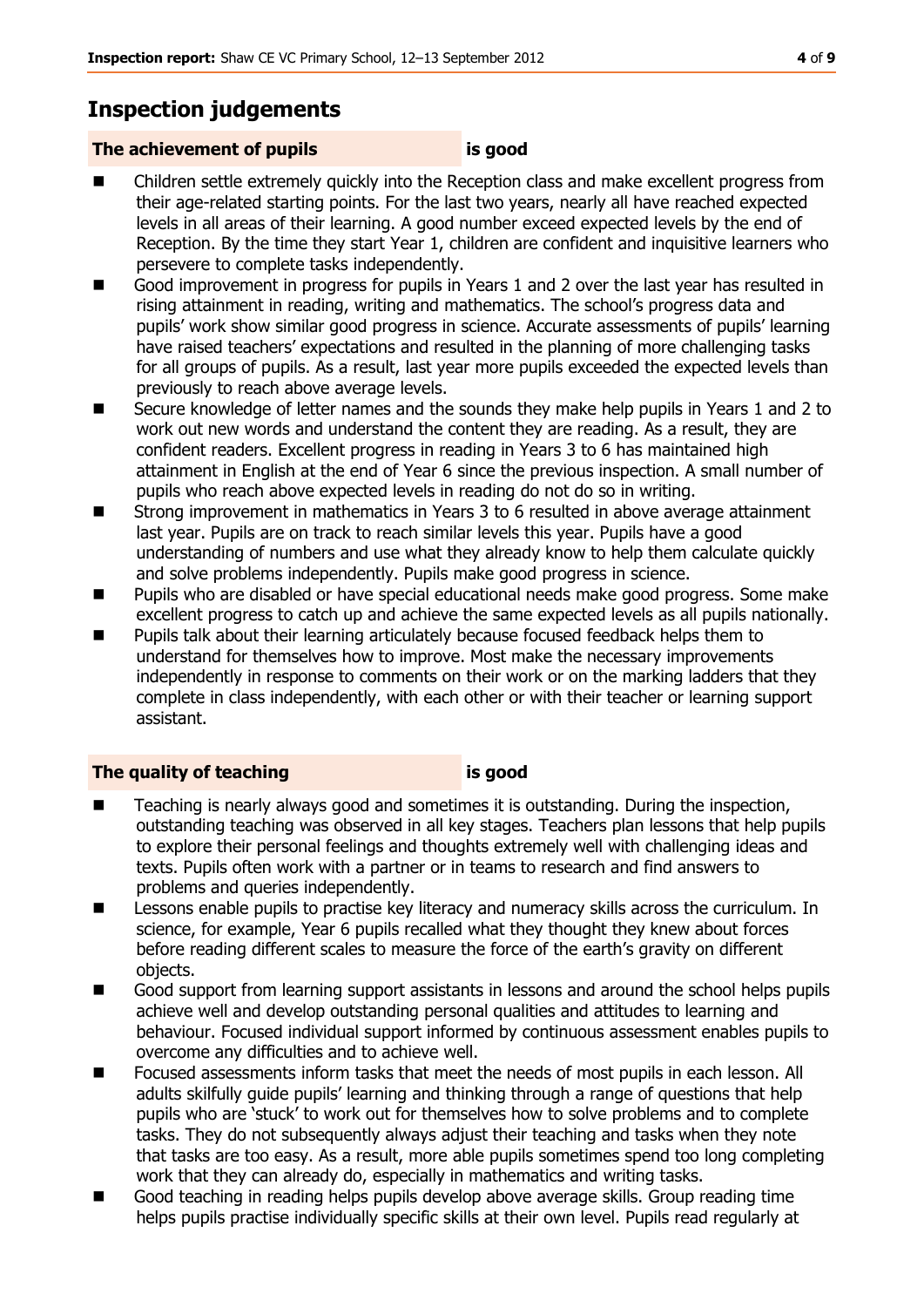home, which helps them broaden their knowledge of a range of literature and researchbased learning.

 A varied range of indoor and outdoor activities in the Reception class supports both childled and adult-guided learning highly effectively. Focused assessments guide adults' interaction and planning for future learning. Relationships are extremely positive and children quickly learn to take turns and to share toys, space and equipment with each other.

#### **The behaviour and safety of pupils are outstanding**

- The four Rs of resilience, resourcefulness, reflection and relationships guide pupils' outstanding behaviour and attitudes extremely well. Everyone knows, understands and follows consistently the school rules to ensure the positive ethos around the school at all times. Pupils confirm that bullying is extremely rare. The school council manages the school's behaviour policy, agreeing consequences with those whose behaviour very occasionally does not come up to their exacting standards.
- **Pupils have an astute understanding of the qualities of good learners. They ask questions** during lessons to clarify their learning and to check their understanding. Engagement is high in lessons, especially those that involve pupils in practical investigations and collaborative group learning.
- Pupils reflect carefully about their learning and the impact of their actions on others. They take full responsibility for their personal conduct and are extremely courteous. They know how to keep themselves safe, including when using the internet to search for information. The school's grounds, developed with pupils, support and promote a joy of learning in the outdoors, such as through Forest School activities, and the gardening and Eco clubs.
- $\blacksquare$  Highly positive relationships, residential visits and opportunities to play sports in teams make a strong contribution to pupils' social development. Pupils have excellent respect and empathy for others' cultures and beliefs and an astute understanding of each other's rights and responsibilities. As a result, they treat everyone on equal terms.
- Attendance is high and pupils arrive on time and settle quickly independently to early morning tasks. The parent support adviser gives good support to families who ask for help with their child's behaviour or support in getting them to school every day.
- Breakfast and after-school clubs provide pupils with a very positive start and end to the day. Pupils are fully involved in planning and choosing the activities within a safe and friendly environment.

#### **The leadership and management are good**

- The headteacher's vision that teaching and the curriculum strive for not only pupils' high achievement but also their enjoyment of learning provides a focus for staff planning meetings. All staff know what the school is aiming to achieve and value the full role they are able to play. Good subject leadership supports and guides improvements to teaching effectively. There is good capacity to improve.
- The school's comprehensive systems for tracking pupils' progress give an accurate evaluation of achievement in reading, writing, mathematics and science and the identification of areas requiring improvement. Accurate assessments of pupils' progress against an expected rate of good progress inform termly discussions with teachers about the effectiveness of their teaching and professional development needs. These focused discussions and subsequent actions have resulted in consistently good teaching for the last year.
- The school's leadership correctly identified two years ago that the progress of more able pupils in Years 1 and 2 required improvement. Improvement in this key stage has been slower because action plans were not implemented fully until last year. While the effectiveness of teaching in lesson observations is evaluated closely against pupils' learning, the subsequent link to pupils' long-term progress is not always sharply focused enough in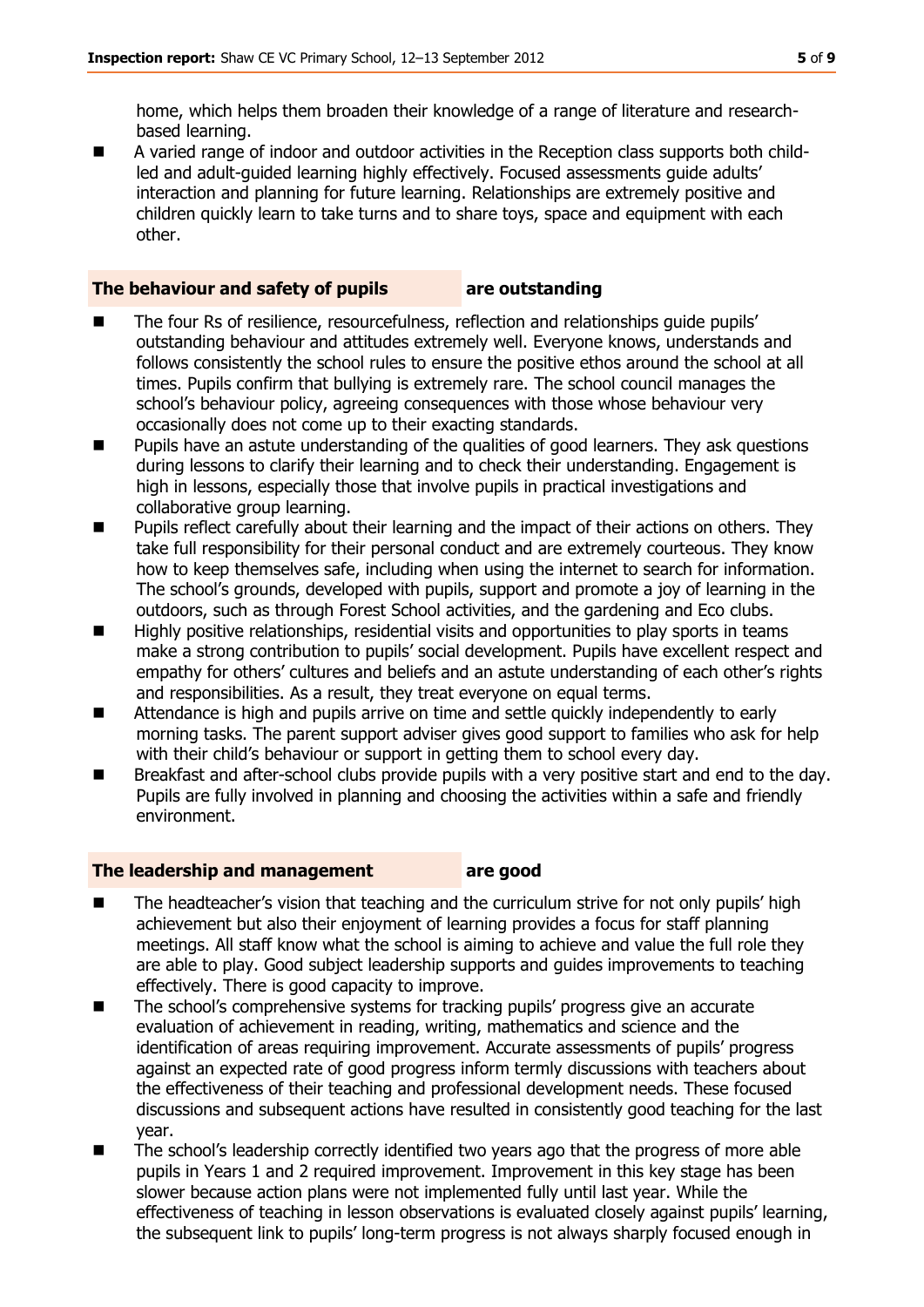teachers' performance targets.

- The school promotes equal opportunities and tackles discrimination well. The school ensures that all areas of the school and curricular opportunities and events are accessible to all. Small group and individual targeted teaching for less able pupils and those with special educational needs is particularly effective.
- The rich curriculum promotes pupils' excellent spiritual, moral, social and cultural development and good achievement. Pupils enjoy the interesting topics and using their literacy and computer skills to research and record their learning.
- The local authority provides good support. Focused discussions about pupils' progress have helped the school to pinpoint accurately and tackle effectively aspects of teaching requiring improvement.

#### **The governance of the school**:

ensures that all statutory requirements are met, including those relating to safeguarding and performance management financial planning supports pupils' learning and improvement priorities individual governors visit regularly to extend their knowledge and understanding of what good learning and progress look like. This is enabling all members of the governing body to play a full and active role in school self-evaluation, and planning and monitoring effective actions.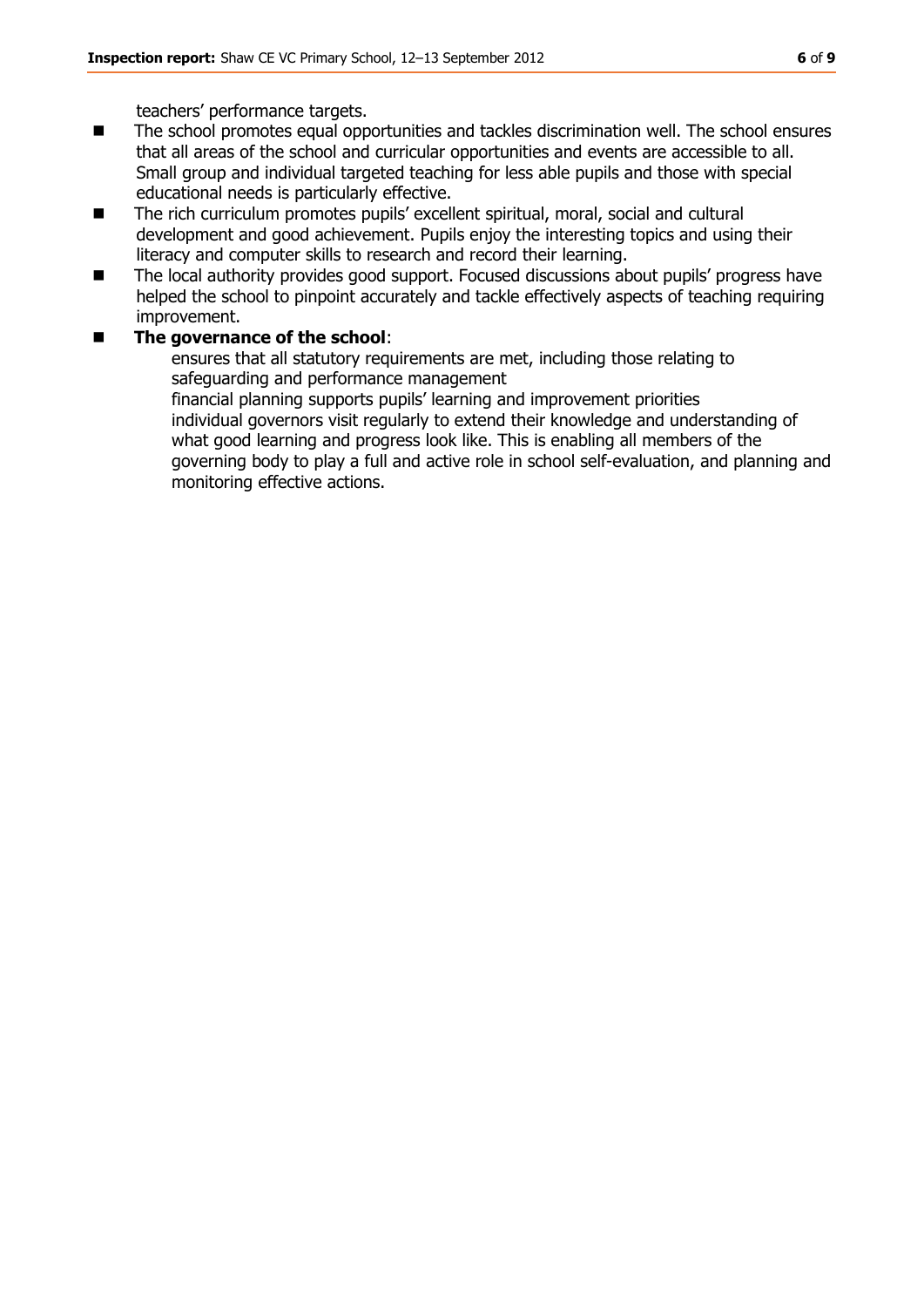# **What inspection judgements mean**

| <b>School</b> |                         |                                                                                                                                                                                                                                                                                                                                                                         |
|---------------|-------------------------|-------------------------------------------------------------------------------------------------------------------------------------------------------------------------------------------------------------------------------------------------------------------------------------------------------------------------------------------------------------------------|
| Grade         | <b>Judgement</b>        | <b>Description</b>                                                                                                                                                                                                                                                                                                                                                      |
| Grade 1       | Outstanding             | An outstanding school is highly effective in delivering outcomes<br>that provide exceptionally well for all its pupils' needs. This<br>ensures that pupils are very well equipped for the next stage of<br>their education, training or employment.                                                                                                                     |
| Grade 2       | Good                    | A good school is effective in delivering outcomes that provide<br>well for all its pupils' needs. Pupils are well prepared for the next<br>stage of their education, training or employment.                                                                                                                                                                            |
| Grade 3       | Requires<br>improvement | A school that requires improvement is not yet a good school, but<br>it is not inadequate. This school will receive a full inspection<br>within 24 months from the date of this inspection.                                                                                                                                                                              |
| Grade 4       | Inadequate              | A school that has serious weaknesses is inadequate overall and<br>requires significant improvement but leadership and management<br>are judged to be Grade 3 or better. This school will receive<br>regular monitoring by Ofsted inspectors.                                                                                                                            |
|               |                         | A school that requires special measures is one where the school<br>is failing to give its pupils an acceptable standard of education<br>and the school's leaders, managers or governors have not<br>demonstrated that they have the capacity to secure the<br>necessary improvement in the school. This school will receive<br>regular monitoring by Ofsted inspectors. |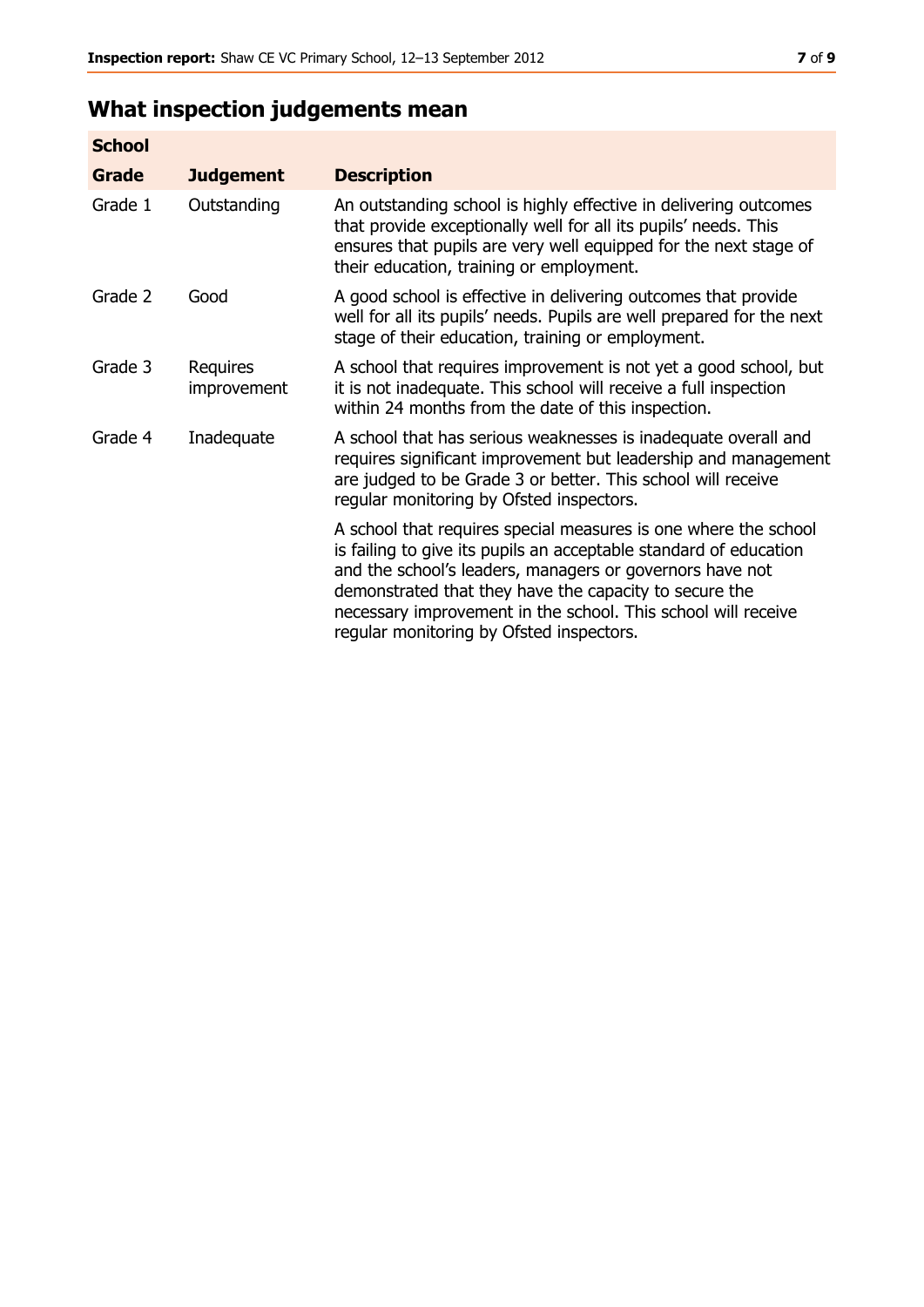| Unique reference number  | 126355    |
|--------------------------|-----------|
| <b>Local authority</b>   | Wiltshire |
| <b>Inspection number</b> | 403600    |

This inspection of the school was carried out under section 5 of the Education Act 2005.

| <b>Type of school</b>                      | Primary                          |
|--------------------------------------------|----------------------------------|
| <b>School category</b>                     | Voluntary controlled             |
| Age range of pupils                        | $4 - 11$                         |
| <b>Gender of pupils</b>                    | Mixed                            |
| <b>Number of pupils on the school roll</b> | 201                              |
| <b>Appropriate authority</b>               | The governing body               |
| <b>Chair</b>                               | Chris Wilson                     |
| <b>Headteacher</b>                         | Dave Borrie                      |
| Date of previous school inspection         | 19 November 2007                 |
| <b>Telephone number</b>                    | 01225 702544                     |
| <b>Fax number</b>                          | 01225 702544                     |
| <b>Email address</b>                       | administration@shaw.wilts.sch.uk |